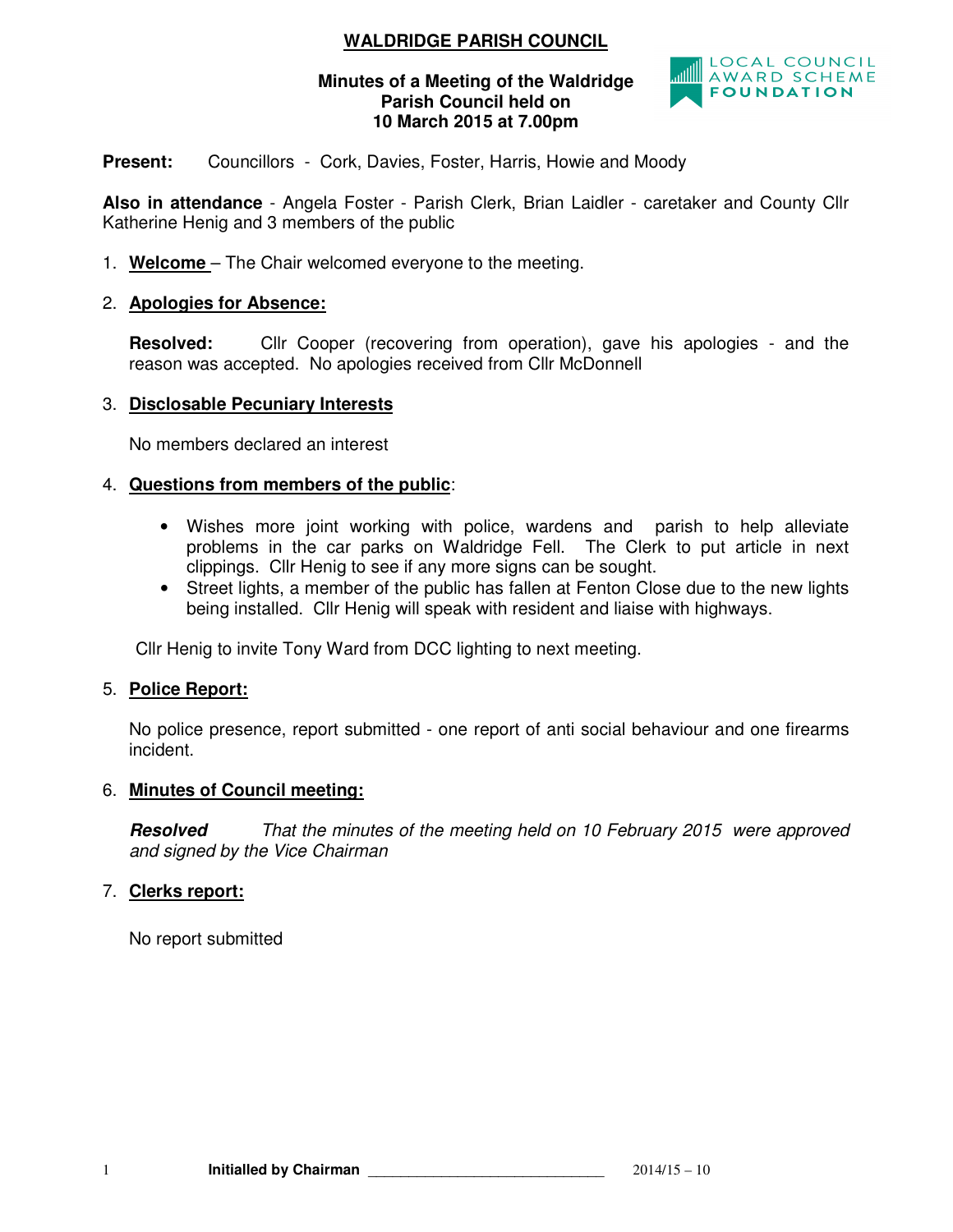#### 9. **Parish Matters and on-going items**

## a) **Planning applications received**

## **To consider any planning applications received after the agenda was published.**

DM/15/00295/FPA 1 West Drive Chester-le-Street DH2 2XH Erection of a single storey side extension

**Resolved:** To recommend approval

- b) **To consider any planning applications received after the agenda was published.** 
	- None received
- c) **County Councillors report** Cllr Henig submitted her report covering:

**Traffic management -** Speed limits / Parking in Waldridge Village / Street lighting

**Other issues** - Birch View playground / Participatory Budget event / Community resilience

#### **Resolved** - Report noted

- d) **Co-option** As two recent vacancies were not filled by election, the council are now able to co-opt
- e) **Parking problems in the village –** Cllr Henig still awaiting a site meeting
- f) **Litter picks** Paperwork handed out to lead organisers
- g) **Fitness equipment / millennium green monthly inspections** The equipment has been inspected. No more damage has occurred recently. CCTV stickers have been removed. Broken glass found on circle on green.

**Resolved:** Report noted. Clerk to purchase further sticker. Clerk to report youths drinking on green.

h) **Action plan -** All members discussed the content.

**Resolved:** Action plan adopted and agreed to be placed on website. To be brought to quarterly meetings for update. Cllr Henig noted she would support the Parish's plans.

i) **Risk Assessment -** The annual report was distributed for approval

**Resolved:** The report agreed ad adopted

j) **Audit - Review of Effectiveness of Internal Auditor** – The cost of audit this year will be £350 + Vat from S M Lowery. He will review Financial Regulations & budget. Members carried out a review of effectiveness of the intern al audit. It was noted this review is an integral part of continually improving governance and accountability and forms part of the annual governance statement which is Part 2 of the Annual Return. The review covered independence, competence, relationships with clerk and councillors, audit planning, audit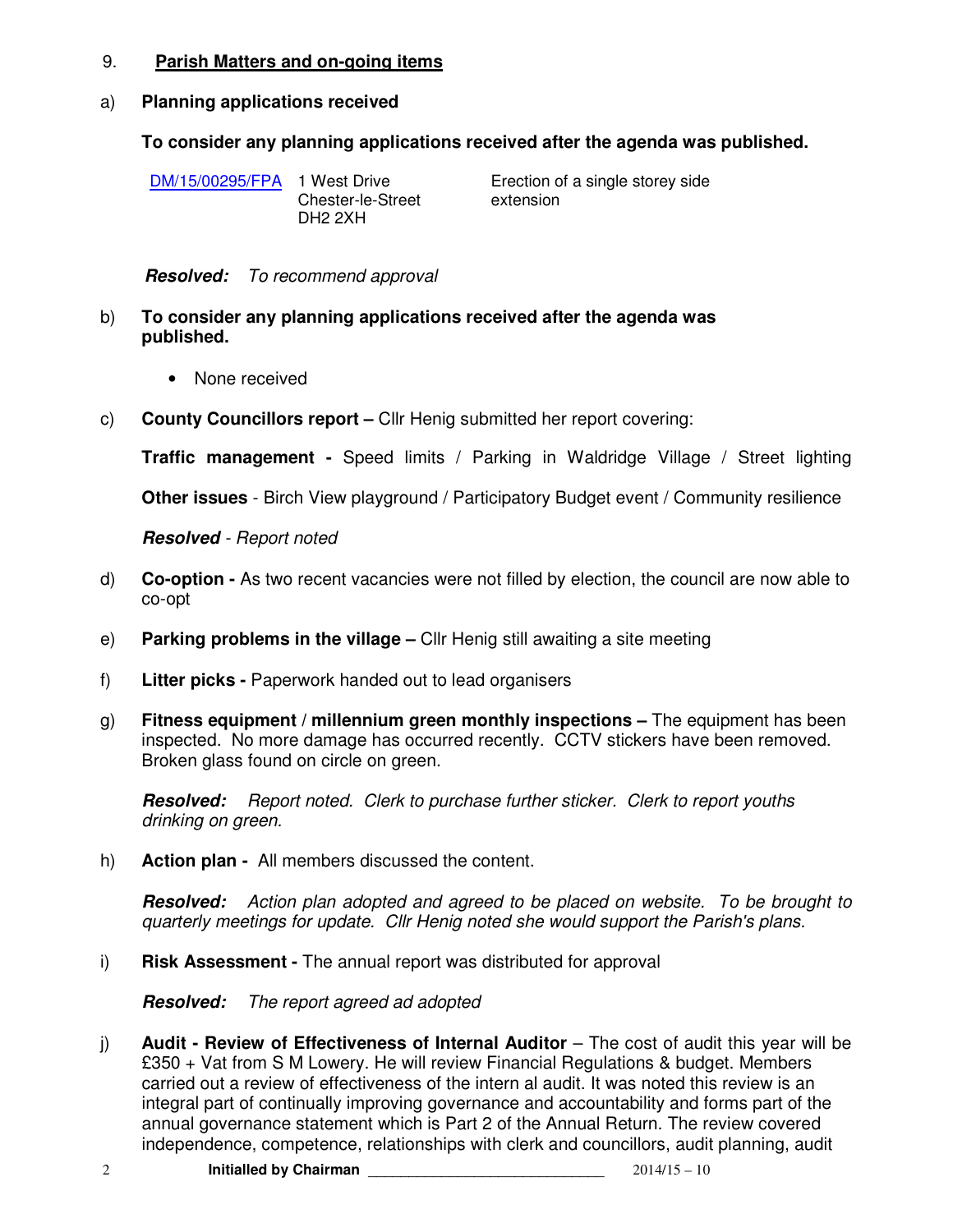scope and audit reporting.

**Resolved:** The cost was accepted, it was agreed to invite SM Lowery to be internal auditor. To accept the evidence of achievement from the review

k) **Clippings -** The Easter clippings were distributed for approval

**Resolved:** Content agreed, ready to go to print

- l) **Timetable of events** CDALC forthcoming events (if any)
	- HR training several dates.
	- Audit training 24 March
	- Free regional event 28 March

**Resolved:** Agreed the Clerk to attend all three events. Cllr Davies to attend HR

m) **Nomination papers for Chair/Vice Chair -** The Clerk distributed papers to be brought to April meeting in readiness for Annual Meeting of the Council

#### n) **Correspondence received**

- Speed limit order for Waldridge Lane Consultation details noted
- o) **Correspondence received after agenda published** (to note only)
	- Nothing received

## p) **Waldridge in Bloom working group update –**

- Cllr Cork gave an update. Judging on 13 April. No daffodils have grown back since Northumbrian Water carried out the work. The Clerk to contact.
- q) **AAP forum updates** 
	- Nothing to report
- r) **Urgent issues for noting** (Clerk to use delegated powers if necessary) **and any items Councillors wish to agenda for next meeting**